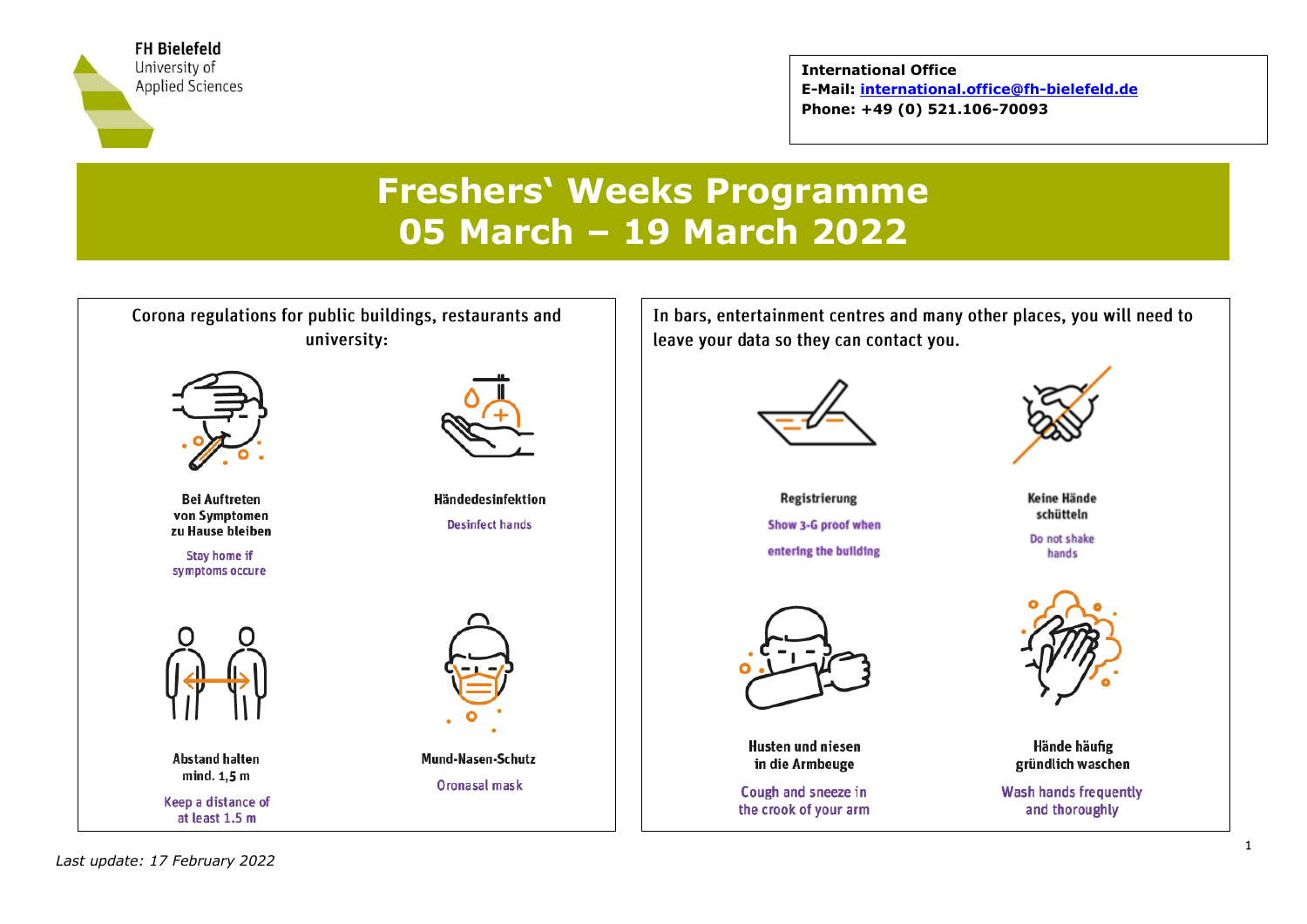

# **Short Overview of Activities** Click on the event to jump to the particular page! Roadmap

| 05.03.2022 |    | <b>Meet and Greet</b>                                  |
|------------|----|--------------------------------------------------------|
| 07.03.2022 |    | Welcome Event (Introduction to Bielefeld UAS)          |
|            |    | <b>Town Rally</b>                                      |
| 08.03.2022 | Ξ. | Chance for Citizen Registration / Bank Account Opening |
|            | ۰  | Zoo Meet-up (Opportunity 1/2)                          |
|            | ۰  | Chance for Citizen Registration / Bank Account Opening |
| 09.03.2022 |    | <b>German Intensive Course</b>                         |
|            |    | Bowling (Opportunity 1/2)                              |
|            | Ξ. | Chance for Citizen Registration / Bank Account Opening |
| 10.03.2022 | ۰  | <b>German Intensive Course</b>                         |
|            | ۰  | LSF Training - Group A                                 |
| 11.03.2022 | -  | <b>German Intensive Course</b>                         |
| 13.03.2022 | -  | <b>Winterberg Day Trip</b>                             |
| 14.03.2022 |    | <b>German Intensive Course</b>                         |
|            |    | Intercultural Training Session - Group A               |
|            | ۰  | <b>German Intensive Course</b>                         |
| 15.03.2022 | ۰  | Intercultural Training Session - Group B               |
|            | ۰  | <b>Bowling (Opportunity 2/2)</b>                       |
| 16.03.2022 | ۰  | <b>German Intensive Course</b>                         |
|            |    | <b>Individual Faculty Meetings</b>                     |
|            |    | German Intensive Course                                |
| 17.03.2022 | ۰  | LSF-Training - Group B                                 |
|            | ۰  | Zoo Meet-up (Opportunity 2/2)                          |
| 18.03.2022 |    | <b>German Intensive Course</b>                         |
|            |    | <b>Campus Tour</b>                                     |
| 19.03.2022 |    | <b>Volleyball Match</b>                                |

**International Office E-Mail: [international.office@fh-bielefeld.de](mailto:international.office@fh-bielefeld.de) Phone: +49 (0) 521.106-70093**

| <b>Information Session</b>            |
|---------------------------------------|
| <b>Leisure Activities</b>             |
| <b>German Intensive Course</b>        |
| To be done with your Buddy            |
| <b>Intercultural Training Session</b> |
|                                       |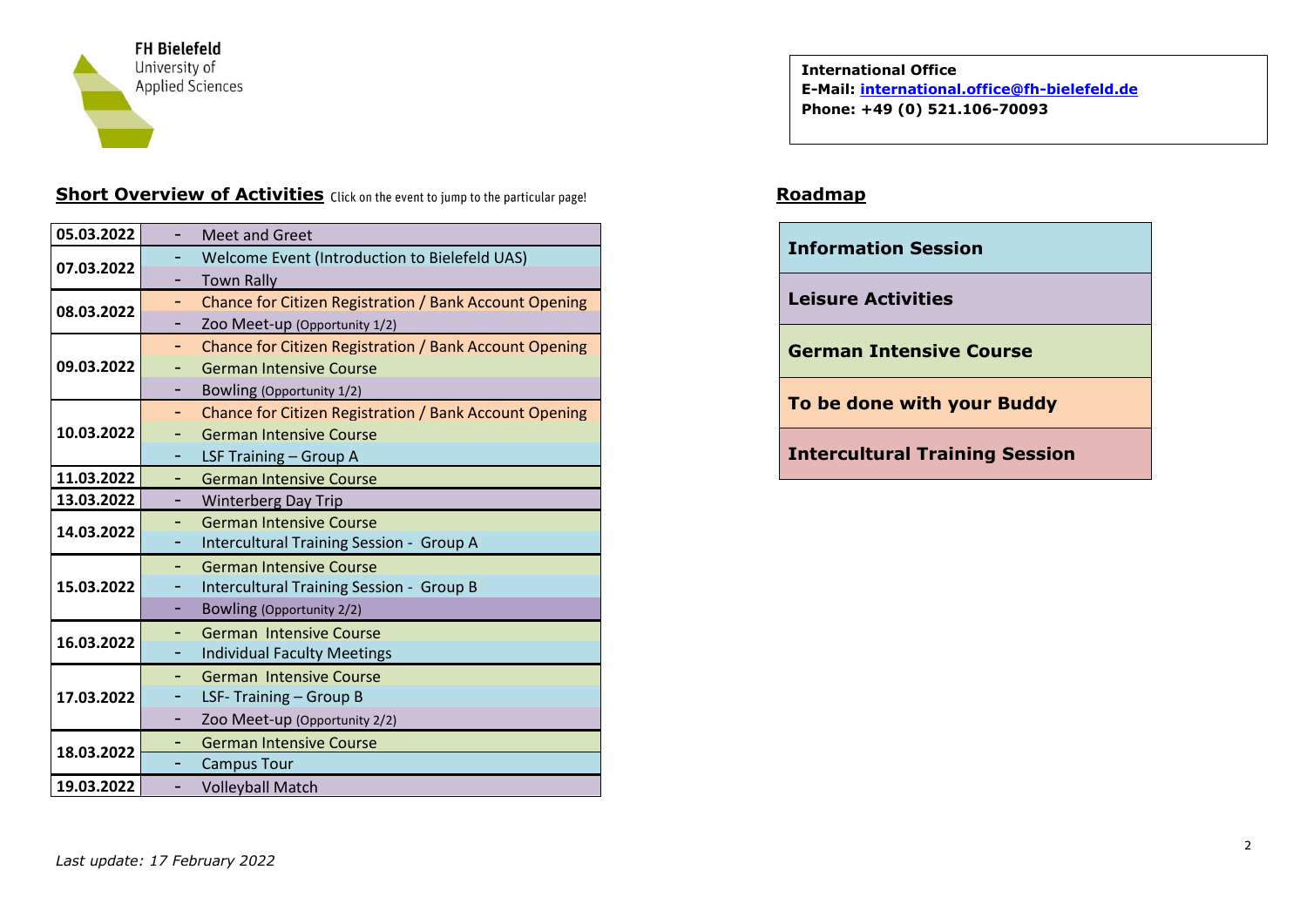

<span id="page-2-0"></span>

| Saturday, 05 March 2022                        |                                                                                                                                                                                                                                                                                                    |                                                                                                                                                                                                                                                                                                     |  |
|------------------------------------------------|----------------------------------------------------------------------------------------------------------------------------------------------------------------------------------------------------------------------------------------------------------------------------------------------------|-----------------------------------------------------------------------------------------------------------------------------------------------------------------------------------------------------------------------------------------------------------------------------------------------------|--|
| 2:00 PM                                        | Meet & Greet 1/3                                                                                                                                                                                                                                                                                   | <b>Meeting Point:</b> to be announced                                                                                                                                                                                                                                                               |  |
| <b>You must</b><br>register for<br>this event! | An informal meeting of exchange students in a local bar. If you want to<br>take part, you must register via the link below. Please only <b>choose one</b><br>date so that everyone can join!<br>Max: 18 people                                                                                     | Participation requires you to be<br>a) fully vaccinated<br>b) fully recovered from Covid-19 or<br>c) tested at the same day                                                                                                                                                                         |  |
|                                                | Register here: https://tinyurl.com/BielefeldMeet<br>Please register by 24 Febuary 2022!                                                                                                                                                                                                            | Please carry vaccination/testing proof with you, wear a<br>FFP2/surgical mask and keep 1.5 m distance from others.<br>Only for new exchange students of summer 2022!                                                                                                                                |  |
| 4:00 PM                                        | Meet & Greet 2/3                                                                                                                                                                                                                                                                                   | Meeting Point: to be announced                                                                                                                                                                                                                                                                      |  |
| <b>You must</b><br>register for<br>this event! | An informal meeting of exchange students in a local bar. If you want to<br>take part, you must register via the link below. Please only choose one<br>date so that everyone can join!<br>Max: 18 people<br>Register here: https://tinyurl.com/BielefeldMeet<br>Please register by 24 Febuary 2022! | Participation requires you to be<br>a) fully vaccinated<br>b) fully recovered from Covid-19 or<br>c) tested at the same day<br>Please carry vaccination/testing proof with you, wear a<br>FFP2/surgical mask and keep 1.5 m distance from others.<br>Only for new exchange students of summer 2022! |  |
| 6:00 PM                                        | Meet & Greet 3/3                                                                                                                                                                                                                                                                                   | <b>Meeting Point:</b> to be announced                                                                                                                                                                                                                                                               |  |
| <b>You must</b><br>register for<br>this event! | An informal meeting of exchange students in a local bar. If you want to<br>take part, you must register via the link below. Please only choose one<br>date so that everyone can join!<br>Max: 18 people<br>Register here: https://tinyurl.com/BielefeldMeet<br>Please register by 24 Febuary 2022! | Participation requires you to be<br>a) fully vaccinated<br>b) fully recovered from Covid-19 or<br>c) tested at the same day<br>Please carry vaccination/testing proof with you, wear a<br>FFP2/surgical mask and keep 1.5 m distance from others.                                                   |  |
|                                                |                                                                                                                                                                                                                                                                                                    | Only for new exchange students of summer 2022!                                                                                                                                                                                                                                                      |  |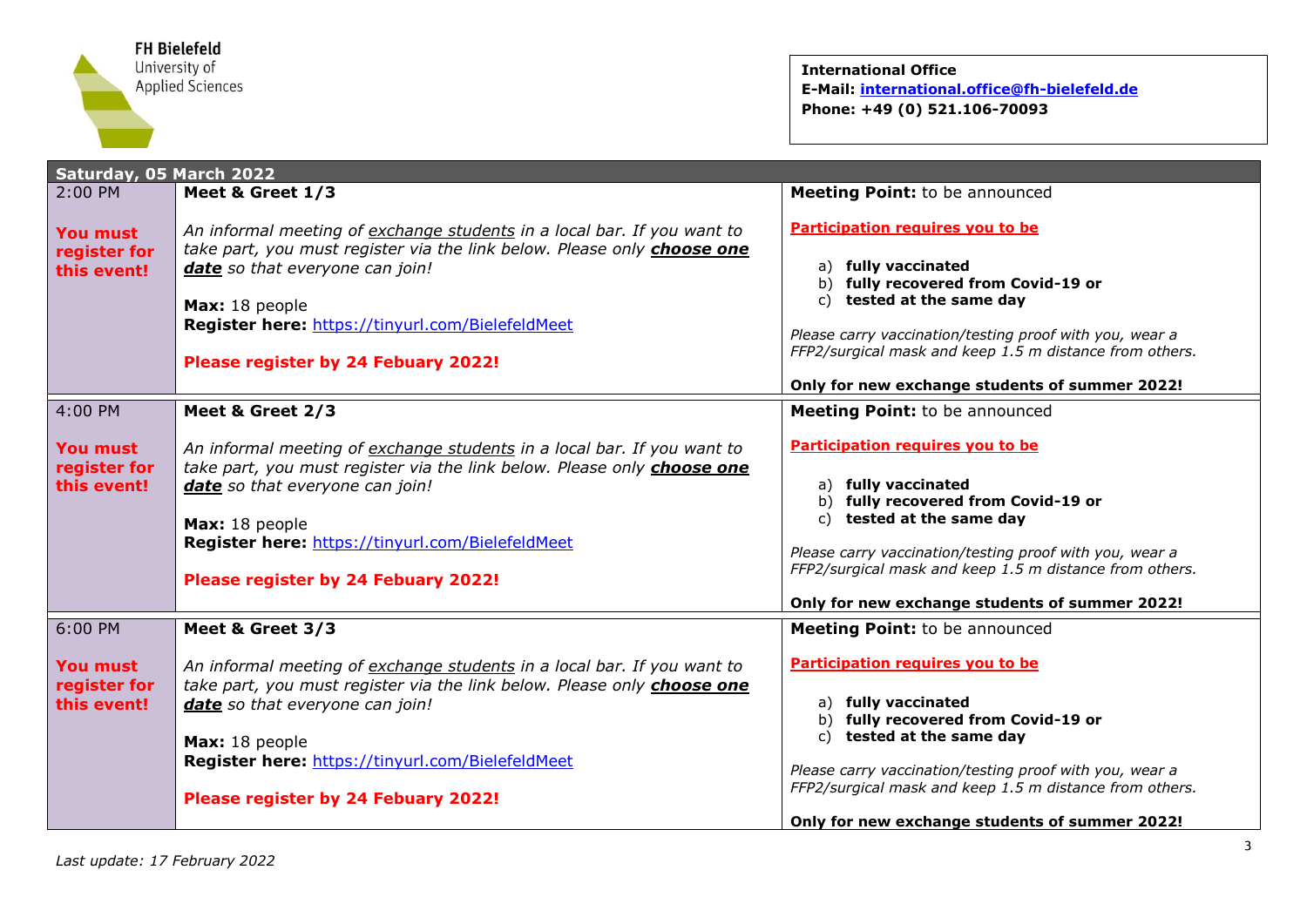

<span id="page-3-0"></span>

| Monday, 07 March 2022         |                                                                                                                                                       |                                                                                                                    |  |  |
|-------------------------------|-------------------------------------------------------------------------------------------------------------------------------------------------------|--------------------------------------------------------------------------------------------------------------------|--|--|
| 10.00 AM                      | <b>Info Session: Welcome to Bielefeld UAS</b>                                                                                                         |                                                                                                                    |  |  |
| <b>ONLINE</b><br><b>EVENT</b> | Here you will learn vital information for your start in Bielefeld. Because<br>some of you will have to quarantine, this event will take place online. | Zoom: https://fh-bielefeld.zoom.us/j/95379368589                                                                   |  |  |
|                               | <b>Zoom Photo</b><br>$\bullet$<br>Welcome Address: Vice President Prof. Ulrich Schäfermeier<br><b>Presentation and Introduction to Bielefeld UAS</b>  | <b>Participation mandatory.</b>                                                                                    |  |  |
| Afterwards:                   | <b>Health Insurance Check</b>                                                                                                                         |                                                                                                                    |  |  |
|                               | A health insurance expert will join us to answer your questions.                                                                                      | Have ready to show:<br>Proof of insurance from your home country                                                   |  |  |
|                               | Check of your health insurance (Is it sufficient for enrolment?)<br>$\bullet$<br>Opportunity to apply for German health insurance                     | AT11<br>$\bullet$<br><b>EHIC</b><br>$\bullet$                                                                      |  |  |
| From 3:00 PM                  | <b>Town Rally</b>                                                                                                                                     | <b>Meeting point:</b>                                                                                              |  |  |
| <b>You must</b>               | Group acitivity that will lead you through Bielefeld City with different tasks                                                                        | In front of "Hauptbahnhof" (Main Train Station)                                                                    |  |  |
| register for<br>this event!   | to fulfil at each place you go to. We will inform you about your group<br>number shortly before the activity.                                         | Tram Stop: Hauptbahnhof                                                                                            |  |  |
|                               |                                                                                                                                                       | Participation requires you to be                                                                                   |  |  |
|                               | Max: 5 people per group<br>Register here: https://tinyurl.com/TownR                                                                                   | a) fully vaccinated                                                                                                |  |  |
|                               | Please register by 24 Febuary 2022!                                                                                                                   | b) fully recovered from Covid-19 or<br>vaccinated and boostered<br>C)                                              |  |  |
|                               | <b>Meet up Times:</b>                                                                                                                                 | Please carry vaccination/testing proof with you, wear a<br>FFP2/surgical mask and keep 1.5 m distance from others. |  |  |
|                               | Group 1 03:00 PM<br>Group 2 03:15 PM<br>Group 3 03:30 PM<br>Group 4 03:45 PM<br>Group 5 03:45 PM<br>Group 6 03:45 PM                                  | Only for new exchange students of summer 2022!                                                                     |  |  |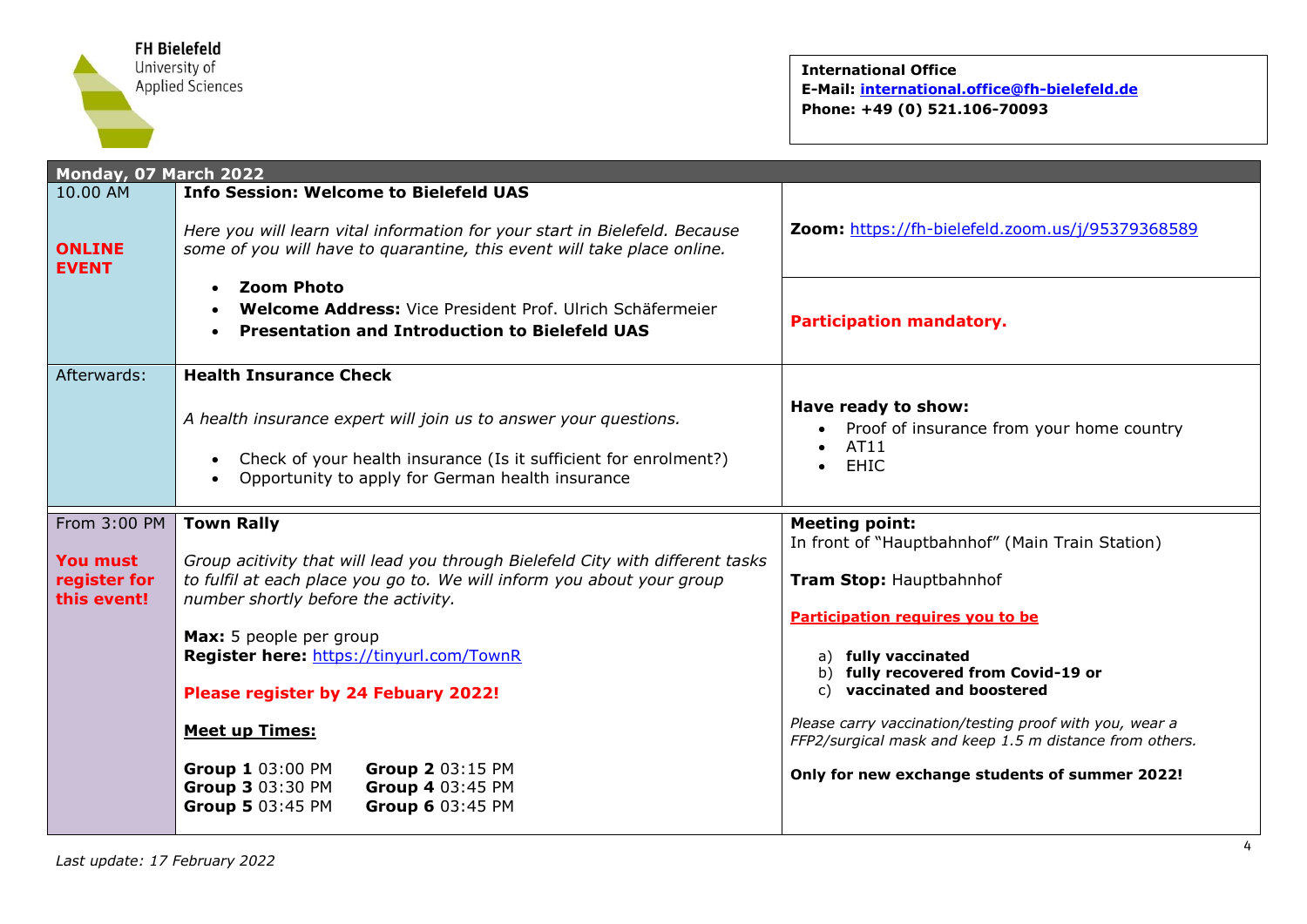

<span id="page-4-0"></span>

|                                                                      | 08 March - 10 March 2022 (recommended days for this activity)                                                                                                                                                                                                                                                                                                                         |                                                                                                                                        |                                                                                                                                                                      |
|----------------------------------------------------------------------|---------------------------------------------------------------------------------------------------------------------------------------------------------------------------------------------------------------------------------------------------------------------------------------------------------------------------------------------------------------------------------------|----------------------------------------------------------------------------------------------------------------------------------------|----------------------------------------------------------------------------------------------------------------------------------------------------------------------|
|                                                                      | Citizen Registration with your buddy <sup>1</sup>                                                                                                                                                                                                                                                                                                                                     | <b>Address:</b>                                                                                                                        | <b>What to bring?</b>                                                                                                                                                |
| <b>Citizen</b><br><b>Registration</b><br>via<br>appointment<br>only! | Please do this on your own within the first 2 weeks of your stay.<br>Citizen Registration works by appointment ONLY. To make an<br>appointment, go to https://tinyurl.com/Citizenregistration<br>> The website is in German, so ask your buddy for help!                                                                                                                              | Einwohnermeldeamt //<br>Citizen Registration Office<br>Street: Niederwall 23<br>Postcode: 33602 Bielefeld<br><b>Tram Stop: Rathaus</b> | - Passport / ID card<br>- Your German address<br>- Landlord Confirmation<br>(Part of your rental documents)<br>- Proof of vaccination, test,<br>or recovery          |
|                                                                      | Important:                                                                                                                                                                                                                                                                                                                                                                            |                                                                                                                                        |                                                                                                                                                                      |
|                                                                      | $\rightarrow$ If you need to open a German bank account, it is important that<br>you do your registration before you open a bank account.<br>You will need to show your registration papers at the bank.                                                                                                                                                                              | <b>Corona Regulations:</b><br>building and on public transport.<br>Keep your distance from others (min. 1.5m).                         | You must wear an oral-nasal facemask within the bank<br>Show your covid proof before entering the building.                                                          |
|                                                                      | <b>Individual appointments at Sparkasse</b>                                                                                                                                                                                                                                                                                                                                           | <b>Address:</b>                                                                                                                        | <b>What to bring?</b>                                                                                                                                                |
| <b>Bank</b><br><b>Account</b><br>opening                             | Please open a German bank account on your own within the first 2 weeks<br>of your stay. Kindly ask your buddy to help you make an appointment.<br>Please note:<br>$\rightarrow$ Before you go, kindly make sure that you have a preliminary<br>enrolment certificate, which will be part of your Welcome Bag<br>documents. If you show this certificate, you will be able to open the | Sparkasse Bank<br>Street: Stresemannstr. 15<br>Postcode: 33602 Bielefeld<br>Tram Stop: Jahnplatz                                       | - Passport / ID<br>- Meldebescheinigung / City<br><b>Registration Papers</b><br>Preliminary Enrolment<br>Certificate<br>- Proof of vaccination, test,<br>or recovery |
|                                                                      | account free of monthly charge.                                                                                                                                                                                                                                                                                                                                                       | <b>Corona Regulations:</b><br>building and on public transport.<br>Keep your distance from others (min. 1.5m).                         | You must wear an oral-nasal facemask within the bank<br>Show your covid proof before entering the building.                                                          |

<sup>&</sup>lt;sup>1</sup> Registration at Town Hall is mandatory for all students. When you register "Meldebescheinigung" you receive there is required to open a German bank account in the afternoon. Please check p.4/5 for more information.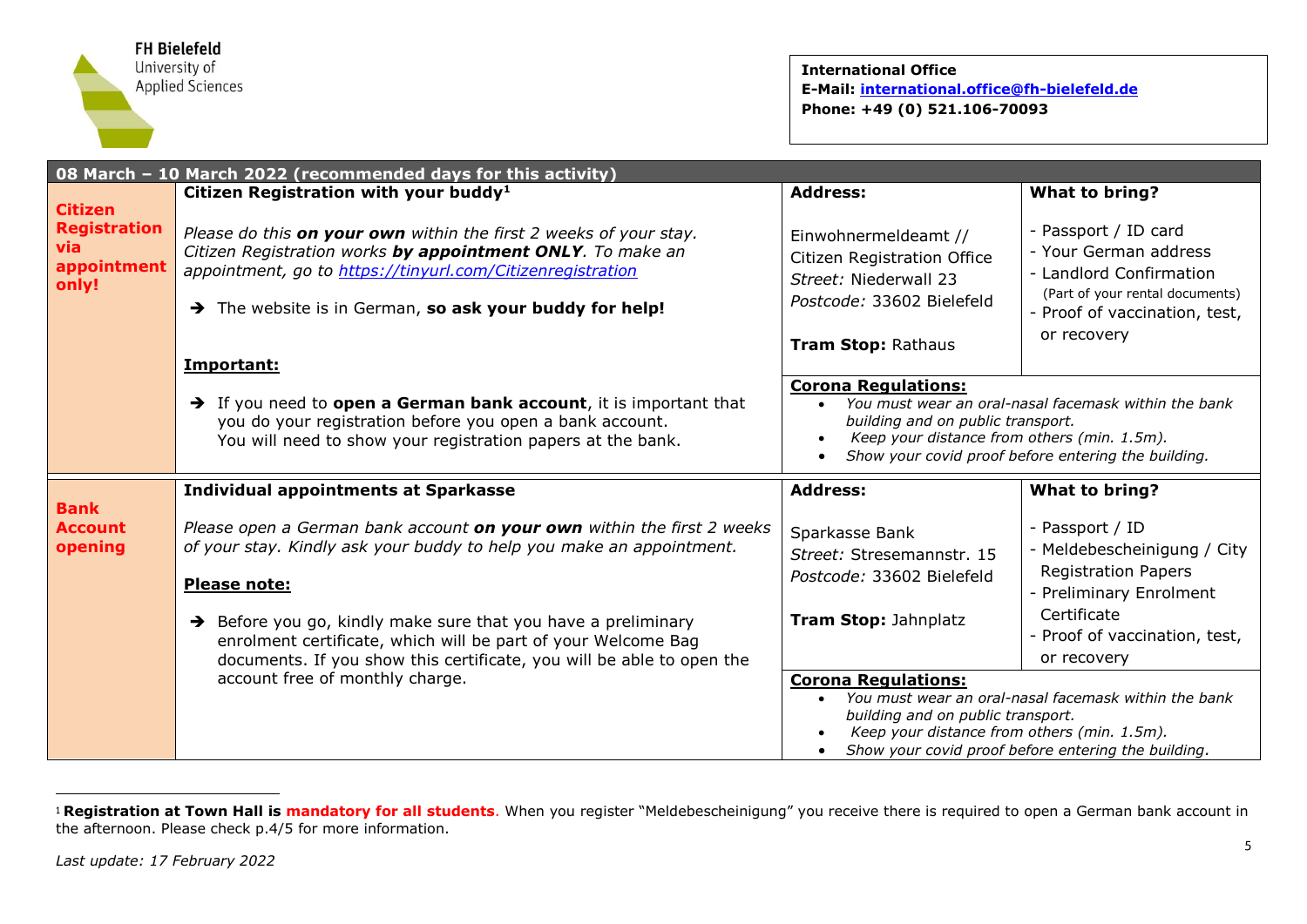

<span id="page-5-1"></span><span id="page-5-0"></span>

| Tuesday, 08 March 2022                         |                                                                                                                                                            |                                                                                                                    |  |  |
|------------------------------------------------|------------------------------------------------------------------------------------------------------------------------------------------------------------|--------------------------------------------------------------------------------------------------------------------|--|--|
|                                                | Zoo Meet-up Group 1                                                                                                                                        | Meeting point: Dornberger Str. 149A, 33619 Bielefeld                                                               |  |  |
| 2:00 PM<br><b>You must</b>                     | Join us to experience our local zoo "Olderdissen". Please only choose one<br><b>date</b> so that everyone can join! Another chance to join is on 17 March! | <b>Bus Stop:</b> Tierpark (Bus Line 24)<br>Participation requires you to be                                        |  |  |
| register for<br>this event!                    | Max: 15 people<br>Register here: https://tinyurl.com/Olderdissen<br>Please register by 24 Febuary 2022!                                                    | fully vaccinated<br>a)<br>fully recovered from Covid-19 or<br>b)<br>vaccinated and boostered<br>C)                 |  |  |
| 2:30 PM                                        | Zoo Meet-up Group 2                                                                                                                                        | Please carry vaccination/testing proof with you, wear a                                                            |  |  |
| <b>You must</b><br>register for                | Max: 15 people<br>Register here: https://tinyurl.com/Olderdissen                                                                                           | FFP2/surgical mask and keep 1.5 m distance from others.                                                            |  |  |
| this event!                                    | Please register by 24 Febuary 2022!                                                                                                                        |                                                                                                                    |  |  |
| Wednesday, 09 March 2022                       |                                                                                                                                                            |                                                                                                                    |  |  |
| 09.30 AM -<br>01.00 PM                         | <b>GERMAN COURSE 1/8 (Level: Beginner   A1   A2   B1   B2)</b>                                                                                             | ZOOM LINKS TO BE ANNOUNCED.                                                                                        |  |  |
| <b>ONLINE</b><br><b>EVENT</b>                  | > In order to join, you will need a Laptop or a Tablet!                                                                                                    | Participation is mandatory, if you would like to receive<br>3 ECTS for the Freshers' Weeks.                        |  |  |
| 06:00 PM                                       | <b>Bowling Group 1</b>                                                                                                                                     | Meeting point: The Strike, Boulevard 3, 33613 Bielefeld                                                            |  |  |
| <b>You must</b><br>register for<br>this event! | Join us for some competitive bowling. Please only <b>choose one date</b> so<br>that everyone can join! Another chance to join is on 15 March!              | Tram Stop: Hauptbahnhof<br>Participation requires you to be                                                        |  |  |
|                                                | Max: 18 people<br>Register here: https://tinyurl.com/BowlinBie                                                                                             | a) fully vaccinated<br>b) fully recovered from Covid-19 or<br>vaccinated and boostered<br>C)                       |  |  |
|                                                | Please register by 24 Febuary 2022!                                                                                                                        | Please carry vaccination/testing proof with you, wear a<br>FFP2/surgical mask and keep 1.5 m distance from others. |  |  |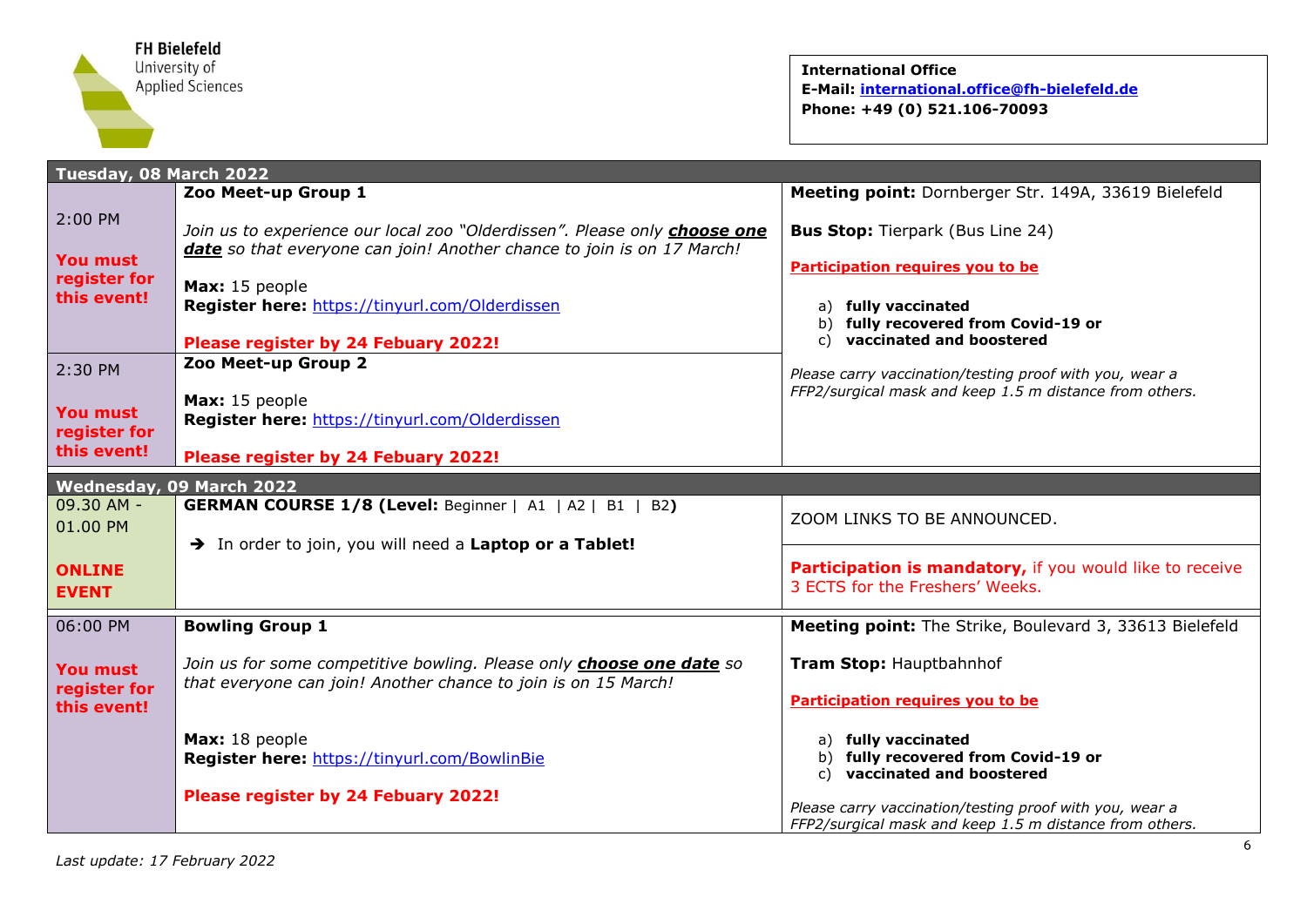

<span id="page-6-0"></span>

| Thursday, 10 March 2022       |                                                                                                                                                                                                                 |                                                                                                           |  |
|-------------------------------|-----------------------------------------------------------------------------------------------------------------------------------------------------------------------------------------------------------------|-----------------------------------------------------------------------------------------------------------|--|
| $09.30$ AM -                  | <b>GERMAN COURSE 2/8 (Level:</b> Beginner   A1   A2   B1   B2)                                                                                                                                                  | ZOOM LINKS TO BE ANNOUNCED.                                                                               |  |
| $ 01.00$ PM                   | $\rightarrow$ In order to join, you will need a Laptop or a Tablet!                                                                                                                                             |                                                                                                           |  |
| <b>ONLINE</b>                 |                                                                                                                                                                                                                 | Participation is mandatory, if you would like to receive                                                  |  |
| <b>EVENT</b>                  |                                                                                                                                                                                                                 | 3 ECTS for the Freshers' Weeks.                                                                           |  |
| $02.00$ PM $-$                | <b>Introduction to the University's Online Platform</b><br>(Group A)                                                                                                                                            |                                                                                                           |  |
| 03:00 PM                      | "LSF Training"                                                                                                                                                                                                  | Zoom: https://fh-bielefeld.zoom.us/j/95379368589                                                          |  |
|                               |                                                                                                                                                                                                                 | What to bring?                                                                                            |  |
| <b>ONLINE</b><br><b>EVENT</b> | This is an information meeting in which you learn how to get your student<br>ID card, how to print your enrolment certificate, how to sign up for exams<br>and deal with your studies at FH Bielefeld and more. | Your University Login-Details<br>For your FH Card: A JPG or PNG pic of yourself, not<br>bigger than 3 MB  |  |
|                               |                                                                                                                                                                                                                 |                                                                                                           |  |
|                               | Group A (Only last names A-G): This meeting is for students whose<br>surnames begin with an A, up until and including G!                                                                                        | Participation is mandatory for names A-G, if you<br>would like to receive 3 ECTS for the Freshers' Weeks. |  |
| Friday, 11 March 2022         |                                                                                                                                                                                                                 |                                                                                                           |  |
| $09.30$ AM -                  | <b>GERMAN COURSE 3/8 (Level:</b> Beginner   A1   A2   B1   B2)                                                                                                                                                  | ZOOM LINKS TO BE ANNOUNCED.                                                                               |  |
| 01.00 PM                      |                                                                                                                                                                                                                 |                                                                                                           |  |
| <b>ONLINE</b><br><b>EVENT</b> | Theoretor of the will need a Laptop or a Tablet!                                                                                                                                                                | Participation is mandatory, if you would like to receive<br>3 ECTS for the Freshers' Weeks.               |  |

#### <span id="page-6-1"></span>**Any questions?**

**Don't hesitate to contact us: [international.office@fh-bielefeld.de](mailto:international.office@fh-bielefeld.de) or [hannah.moehring@fh-bielefeld.de](mailto:hannah.moehring@fh-bielefeld.de)**

**Are you already in our Erasmus-WhatsApp Group?** Join starting from March! (Freshers' Weeks schedule continues on the next page!)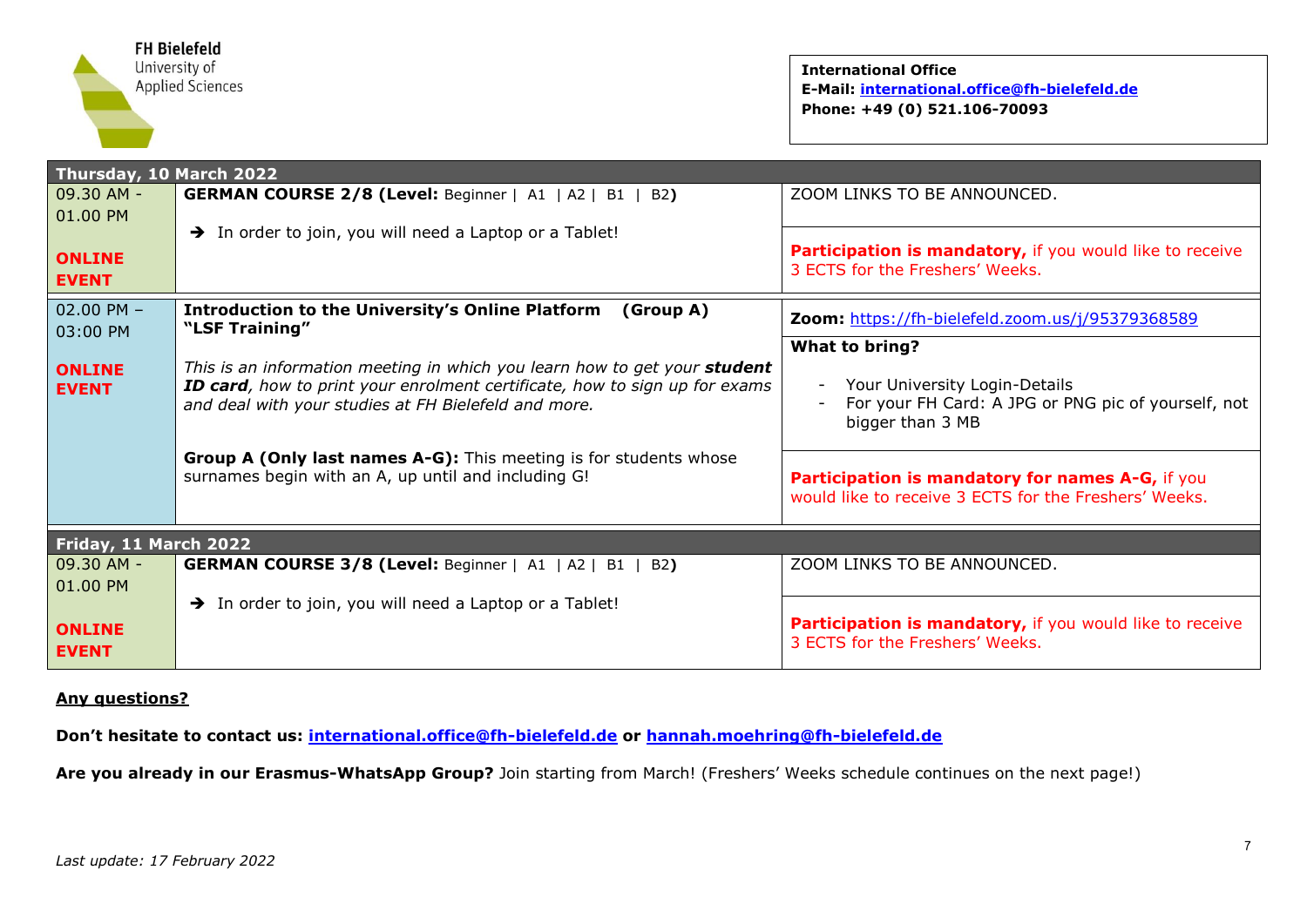

<span id="page-7-1"></span><span id="page-7-0"></span>

| Sunday, 13 March 2022                   |                                                                                                                                                                                                                                                                               |                                                                                                                                                                                                                                                                            |                                                                                                 |
|-----------------------------------------|-------------------------------------------------------------------------------------------------------------------------------------------------------------------------------------------------------------------------------------------------------------------------------|----------------------------------------------------------------------------------------------------------------------------------------------------------------------------------------------------------------------------------------------------------------------------|-------------------------------------------------------------------------------------------------|
| $8:00$ AM                               | <b>Daytrip to Winterberg</b>                                                                                                                                                                                                                                                  | <b>Meeting Point:</b>                                                                                                                                                                                                                                                      | What to bring?                                                                                  |
| You must<br>register for<br>this event! | Local skying and sledging destination.<br>Max: 18 people<br>Register here: https://tinyurl.com/WInterSledge                                                                                                                                                                   | Main Train Station at 8:00!                                                                                                                                                                                                                                                | - Semesterticket<br>- Health insurance Card<br>- Warm clothing<br>- If possible: winter clothes |
|                                         | Please register by 24 Febuary 2022!                                                                                                                                                                                                                                           | Participation requires you to be                                                                                                                                                                                                                                           |                                                                                                 |
|                                         |                                                                                                                                                                                                                                                                               | fully vaccinated<br>a)<br>fully recovered from Covid-19 or<br>b)<br>vaccinated and boostered<br>C)<br>Please carry vaccination/testing proof with you, wear a<br>FFP2/surgical mask and keep 1.5 m distance from others.<br>Only for new exchange students of summer 2022! |                                                                                                 |
| Monday, 14 March 2022                   |                                                                                                                                                                                                                                                                               |                                                                                                                                                                                                                                                                            |                                                                                                 |
| $9.30$ AM -                             | <b>GERMAN COURSE 4/8 (Level: Beginner   A1   A2   B1   B2)</b>                                                                                                                                                                                                                | ZOOM LINKS TO BE ANNOUNCED.                                                                                                                                                                                                                                                |                                                                                                 |
| 01.00 PM                                | > In order to join, you will need a Laptop or a Tablet!                                                                                                                                                                                                                       | Participation is mandatory, if you would like to receive                                                                                                                                                                                                                   |                                                                                                 |
| <b>ONLINE</b><br><b>EVENT</b>           |                                                                                                                                                                                                                                                                               | 3 ECTS for the Freshers' Weeks.                                                                                                                                                                                                                                            |                                                                                                 |
| $02:00$ PM $-$<br>04:00 PM              | <b>Intercultural Training Session (Group A)</b>                                                                                                                                                                                                                               | ZOOM LINKS TO BE ANNOUNCED.                                                                                                                                                                                                                                                |                                                                                                 |
| <b>ONLINE</b><br><b>EVENT</b>           | This is a mandatory part of the Info Sessions. This course teaches you<br>about study life, general life and traditions in Germany, different cultures<br>and concepts of community. Please make sure to switch your camera on.<br>This course requires active participation! | Participation is mandatory for names A-G, if you<br>would like to receive 3 ECTS for the Freshers' Weeks.                                                                                                                                                                  |                                                                                                 |
|                                         | Group A (Only last names A-G): This meeting is for students whose<br>surnames begin with an A, up until and including G!                                                                                                                                                      |                                                                                                                                                                                                                                                                            |                                                                                                 |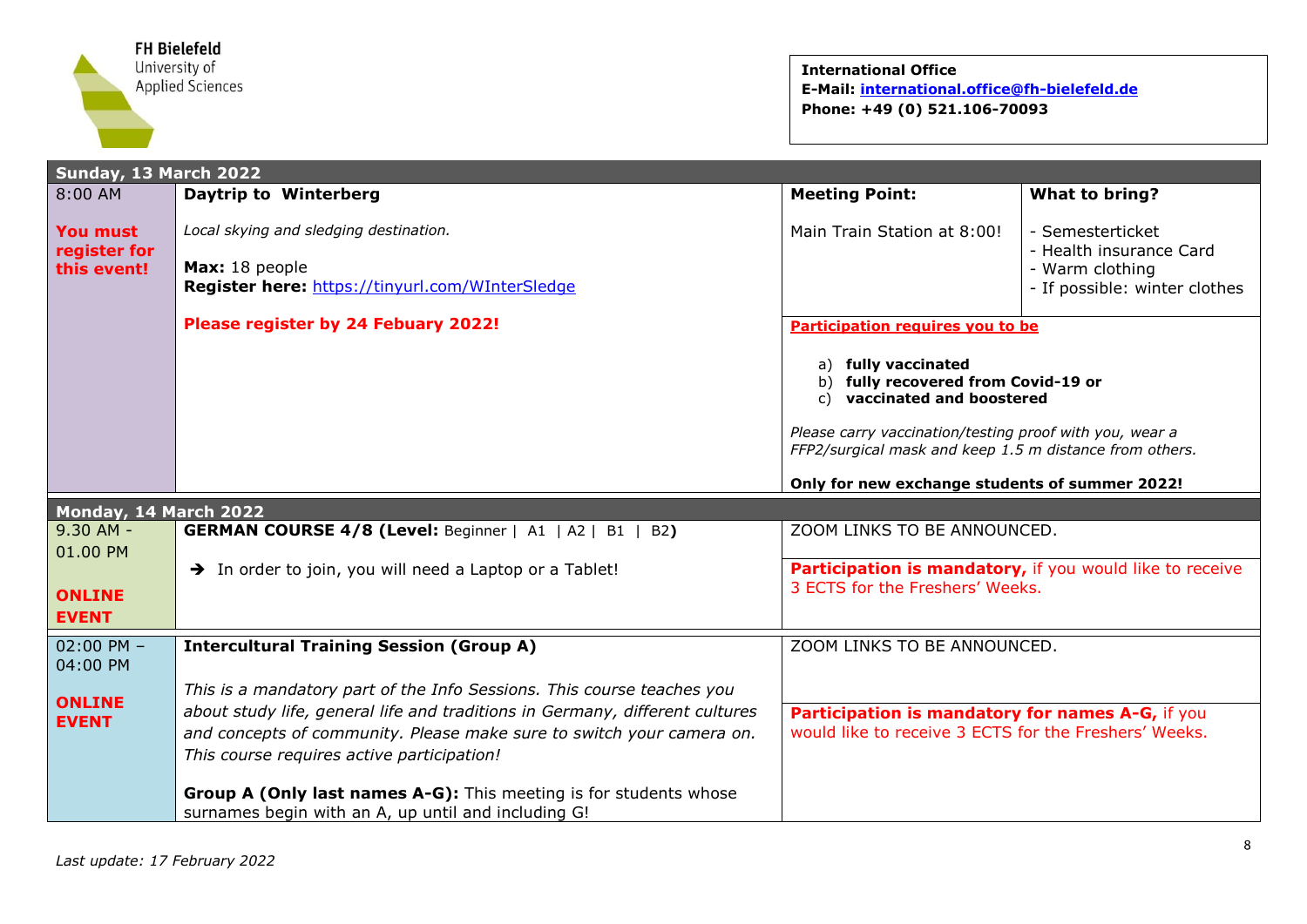

<span id="page-8-0"></span>

| Tuesday, 15 March 2022      |                                                                                                                                 |                                                                                                                    |  |  |
|-----------------------------|---------------------------------------------------------------------------------------------------------------------------------|--------------------------------------------------------------------------------------------------------------------|--|--|
| $9.30$ AM -                 | <b>GERMAN COURSE 5/8 (Level: Beginner   A1   A2   B1   B2)</b>                                                                  | ZOOM LINKS TO BE ANNOUNCED.                                                                                        |  |  |
| 01.00 PM                    | > In order to join, you will need a Laptop or a Tablet!                                                                         |                                                                                                                    |  |  |
| <b>ONLINE</b>               |                                                                                                                                 | Participation is mandatory, if you would like to receive                                                           |  |  |
| <b>EVENT</b>                |                                                                                                                                 | 3 ECTS for the Freshers' Weeks.                                                                                    |  |  |
|                             |                                                                                                                                 | ZOOM LINKS TO BE ANNOUNCED.                                                                                        |  |  |
| $02:00$ PM $-$<br>04:00 PM  | <b>Intercultural Training Session (Group B)</b>                                                                                 |                                                                                                                    |  |  |
|                             | This is a mandatory part of the Info Sessions. This course teaches you                                                          |                                                                                                                    |  |  |
| <b>ONLINE</b>               | about study life, general life and traditions in Germany, different cultures                                                    | Participation is mandatory for names H-Z, if you                                                                   |  |  |
| <b>EVENT</b>                | and concepts of community. Please make sure to switch your camera on.                                                           | would like to receive 3 ECTS for the Freshers' Weeks.                                                              |  |  |
|                             | This course requires active participation!                                                                                      |                                                                                                                    |  |  |
|                             |                                                                                                                                 |                                                                                                                    |  |  |
|                             | <b>Group B (Only last names H-Z):</b> This meeting is for students whose<br>surnames begin with an H, up until and including Z! |                                                                                                                    |  |  |
|                             |                                                                                                                                 |                                                                                                                    |  |  |
| 06:00 PM                    | <b>Bowling Group 2</b>                                                                                                          | Meeting point: The Strike, Boulevard 3, 33613 Bielefeld                                                            |  |  |
| <b>You must</b>             | Join us for some competitive bowling. Please only choose one date so that                                                       | Tram Stop: Hauptbahnhof                                                                                            |  |  |
| register for<br>this event! | everyone can join! Another chance to join is on 09 March!                                                                       | Participation requires you to be                                                                                   |  |  |
|                             | Max: 18 people                                                                                                                  |                                                                                                                    |  |  |
|                             | Register here: https://tinyurl.com/BowlinBie                                                                                    | fully vaccinated<br>a)                                                                                             |  |  |
|                             | Please register by 24 Febuary 2022!                                                                                             | fully recovered from Covid-19 or<br>vaccinated and boostered                                                       |  |  |
|                             |                                                                                                                                 |                                                                                                                    |  |  |
|                             |                                                                                                                                 | Please carry vaccination/testing proof with you, wear a<br>FFP2/surgical mask and keep 1.5 m distance from others. |  |  |
|                             |                                                                                                                                 |                                                                                                                    |  |  |
|                             |                                                                                                                                 |                                                                                                                    |  |  |
|                             |                                                                                                                                 |                                                                                                                    |  |  |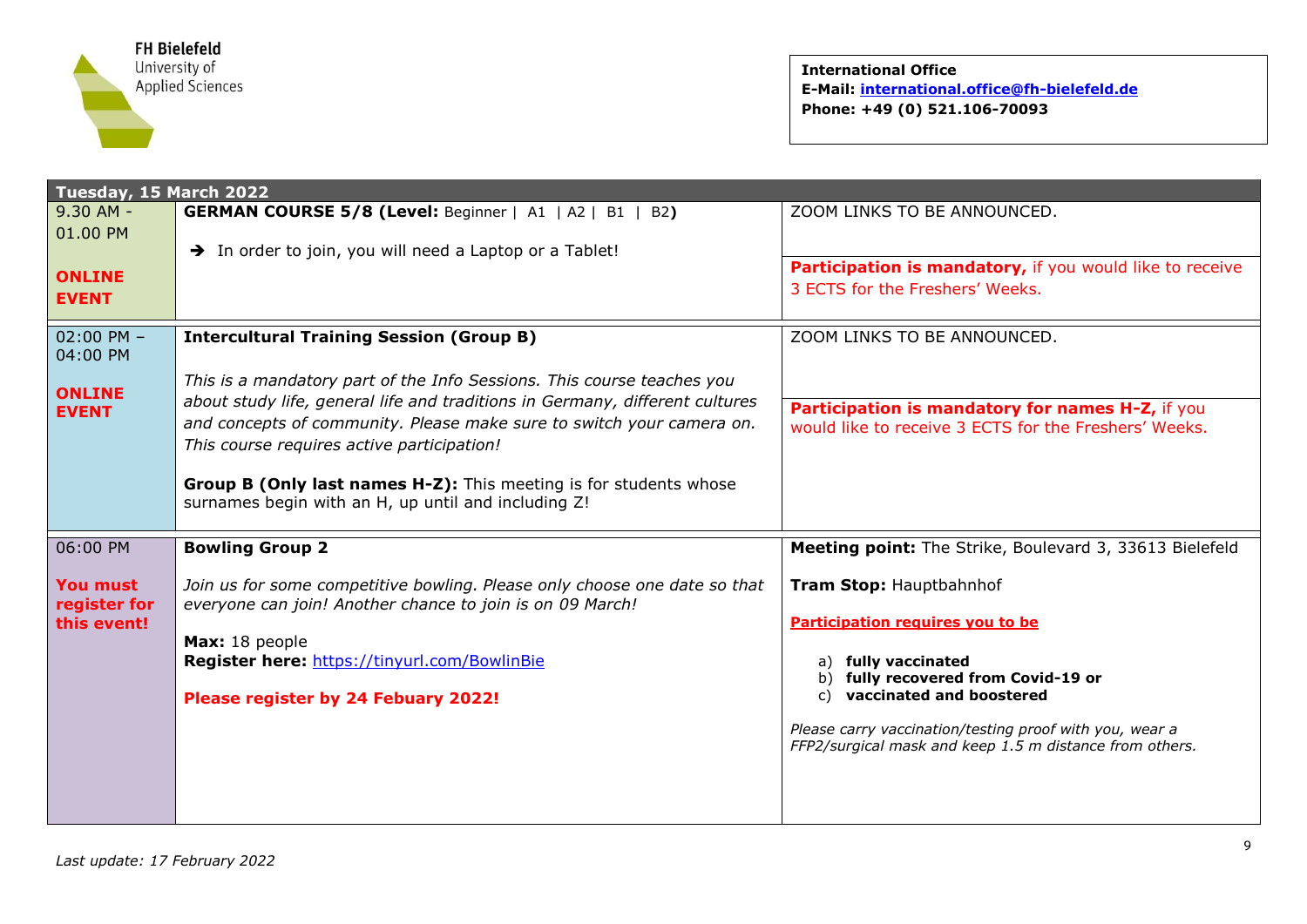

<span id="page-9-1"></span><span id="page-9-0"></span>

| Wednesday, 16 March 2022      |                                                                                                                                                                                                                                                                                                                                             |                                                                                                                                                                                                                                                           |
|-------------------------------|---------------------------------------------------------------------------------------------------------------------------------------------------------------------------------------------------------------------------------------------------------------------------------------------------------------------------------------------|-----------------------------------------------------------------------------------------------------------------------------------------------------------------------------------------------------------------------------------------------------------|
| $9.30$ AM -                   | <b>GERMAN COURSE 6/8 (Level: Beginner   A1   A2   B1   B2)</b>                                                                                                                                                                                                                                                                              | ZOOM LINKS TO BE ANNOUNCED.                                                                                                                                                                                                                               |
| 01.00 PM                      | > In order to join, you will need a Laptop or a Tablet!                                                                                                                                                                                                                                                                                     |                                                                                                                                                                                                                                                           |
| <b>ONLINE</b><br><b>EVENT</b> |                                                                                                                                                                                                                                                                                                                                             | Participation is mandatory, if you would like to receive<br>3 ECTS for the Freshers' Weeks.                                                                                                                                                               |
| 03:30 PM                      | <b>Individual Faculty Info Meetings</b>                                                                                                                                                                                                                                                                                                     | ZOOM LINKS TO BE ANNOUNCED.                                                                                                                                                                                                                               |
| <b>ONLINE</b><br><b>EVENT</b> | Introduction of your contact person in the academic department, as well<br>as information on your courses & schedules during your stay.                                                                                                                                                                                                     | *Design students receive their own meeting<br>invidually                                                                                                                                                                                                  |
|                               | > Faculty of Business: Meet your faculty advisor<br>> Faculty of Engineering: Meet your faculty advisor<br>> Faculty of Social Sciences: Meet your faculty advisor                                                                                                                                                                          |                                                                                                                                                                                                                                                           |
| Thursday, 17 March 2022       |                                                                                                                                                                                                                                                                                                                                             |                                                                                                                                                                                                                                                           |
| $9.30$ AM -                   | <b>GERMAN COURSE 7/8 (Level: Beginner   A1   A2   B1   B2)</b>                                                                                                                                                                                                                                                                              | ZOOM LINKS TO BE ANNOUNCED.                                                                                                                                                                                                                               |
| 01.00 PM                      | > In order to join, you will need a Laptop or a Tablet!                                                                                                                                                                                                                                                                                     |                                                                                                                                                                                                                                                           |
| <b>ONLINE</b><br><b>EVENT</b> |                                                                                                                                                                                                                                                                                                                                             | Participation is mandatory, if you would like to receive<br>3 ECTS for the Freshers' Weeks.                                                                                                                                                               |
| 02.00 PM<br><b>ONLINE</b>     | <b>Introduction to the University's Online Platform (Group B)</b><br>"LSF Training"                                                                                                                                                                                                                                                         | Zoom: https://fh-bielefeld.zoom.us/j/95379368589                                                                                                                                                                                                          |
| <b>EVENT</b>                  | This is an information meeting in which you learn how to get your student<br>ID card, how to print your enrolment certificate, how to sign up for exams<br>and deal with your studies at FH Bielefeld and more.<br>Group B (Only last names H-Z): This meeting is for students whose<br>surnames begin with an H, up until and including Z! | What to bring?<br>Your University Login-Details<br>$\blacksquare$<br>For your FH Card: A JPG or PNG pic of yourself, not<br>bigger than 3 MB<br>Participation is mandatory for names H-Z, if you<br>would like to receive 3 ECTS for the Freshers' Weeks. |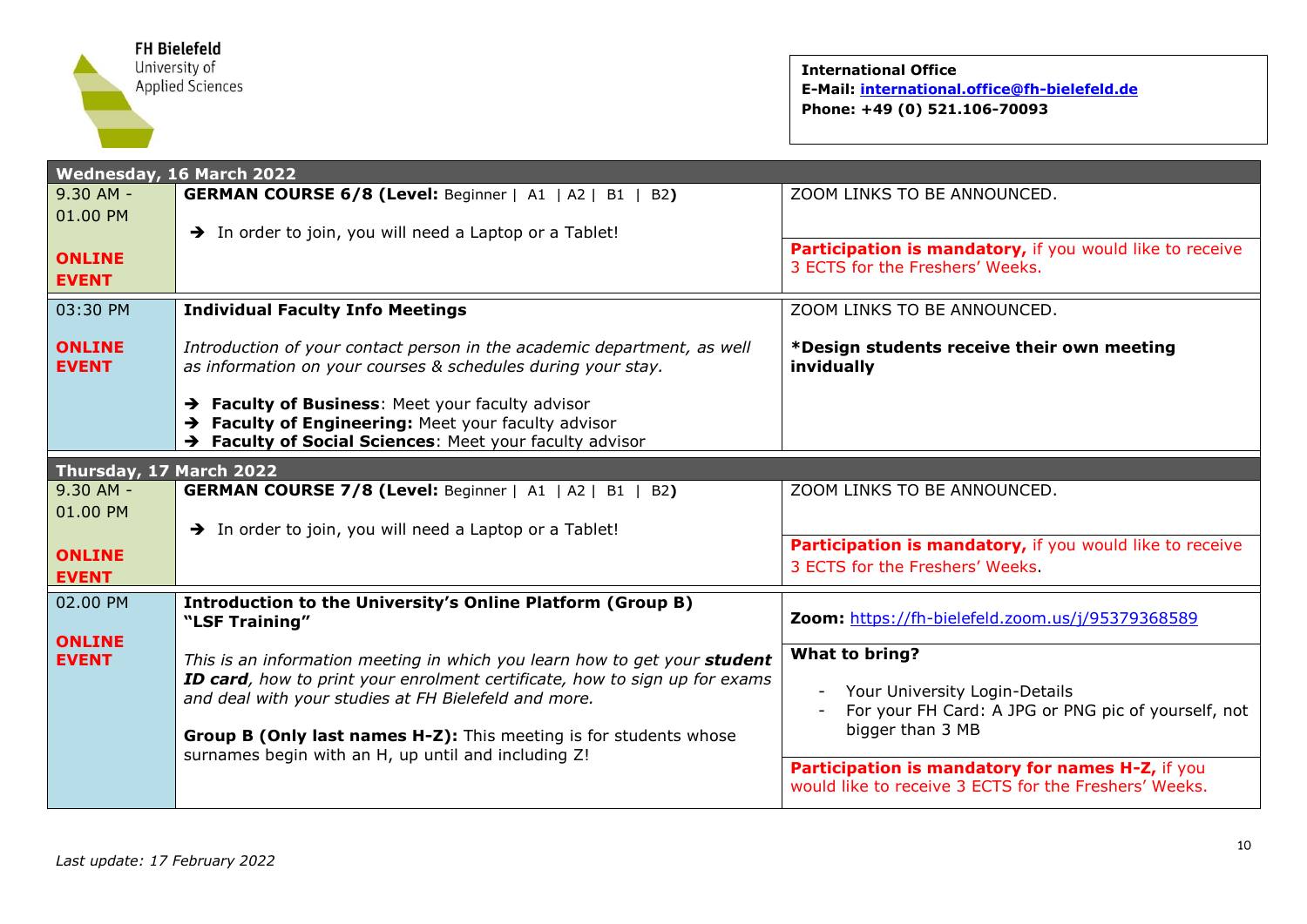<span id="page-10-0"></span>

| <b>FH Bielefeld</b><br>University of<br><b>Applied Sciences</b> |                                                                                                                                                                                                                                                                | <b>International Office</b><br>E-Mail: international.office@fh-bielefeld.de<br>Phone: +49 (0) 521.106-70093                                                                            |
|-----------------------------------------------------------------|----------------------------------------------------------------------------------------------------------------------------------------------------------------------------------------------------------------------------------------------------------------|----------------------------------------------------------------------------------------------------------------------------------------------------------------------------------------|
| 4:00 PM                                                         | Zoo Meet-up Group 3                                                                                                                                                                                                                                            | Meeting point: Dornberger Str. 149A, 33619 Bielefeld                                                                                                                                   |
| You must<br>register for<br>this event!                         | Join us to experience our local zoo "Olderdissen". Please only choose one<br>date so that everyone can join! Another chance to join is on 08 March!<br>Max: 15 people<br>Register here: https://tinyurl.com/Olderdissen<br>Please register by 24 Febuary 2022! | <b>Bus Stop:</b> Tierpark (Bus Line 24)<br>Participation requires you to be<br>a) fully vaccinated<br>b) fully recovered from Covid-19 or<br>vaccinated and boostered<br>$\mathcal{C}$ |
| 4:30 PM<br><b>You must</b><br>register for<br>this event!       | Zoo Meet-up Group 4<br>Max: 15 people<br>Register here: https://tinyurl.com/Olderdissen<br>Please register by 24 Febuary 2022!                                                                                                                                 | Please carry vaccination/testing proof with you, wear a<br>FFP2/surgical mask and keep 1.5 m distance from others.                                                                     |
| Friday, 18 March 2022                                           |                                                                                                                                                                                                                                                                |                                                                                                                                                                                        |
| $9.30$ AM -<br>01.00 PM<br><b>ONLINE</b><br><b>EVENT</b>        | <b>GERMAN COURSE 8/8 (Level:</b> Beginner   A1   A2   B1   B2)<br>> In order to join, you will need a Laptop or a Tablet!                                                                                                                                      | ZOOM LINKS TO BE ANNOUNCED.<br>Participation is mandatory, if you would like to receive<br>3 ECTS for the Freshers' Weeks.                                                             |
| From 2:00 PM                                                    | <b>Tour at Bielefeld UAS Campus</b>                                                                                                                                                                                                                            | Meeting point: In front of Bielefeld UAS, main building                                                                                                                                |
| <b>You must</b><br>register for<br>this event!                  | Here you will learn where to find the library, lecture halls, cafeteria,<br>International Office and more.<br>Max: 9 people per group<br>Register here: https://terminplaner4.dfn.de/6fqMkLhBlfA2zScV                                                          | Tram Stop: Wellensiek<br>Participation requires you to be<br>a) fully vaccinated<br>fully recovered from Covid-19 or<br>b)<br>vaccinated and boostered                                 |
|                                                                 | Please register by 24 Febuary 2022!                                                                                                                                                                                                                            | C)                                                                                                                                                                                     |